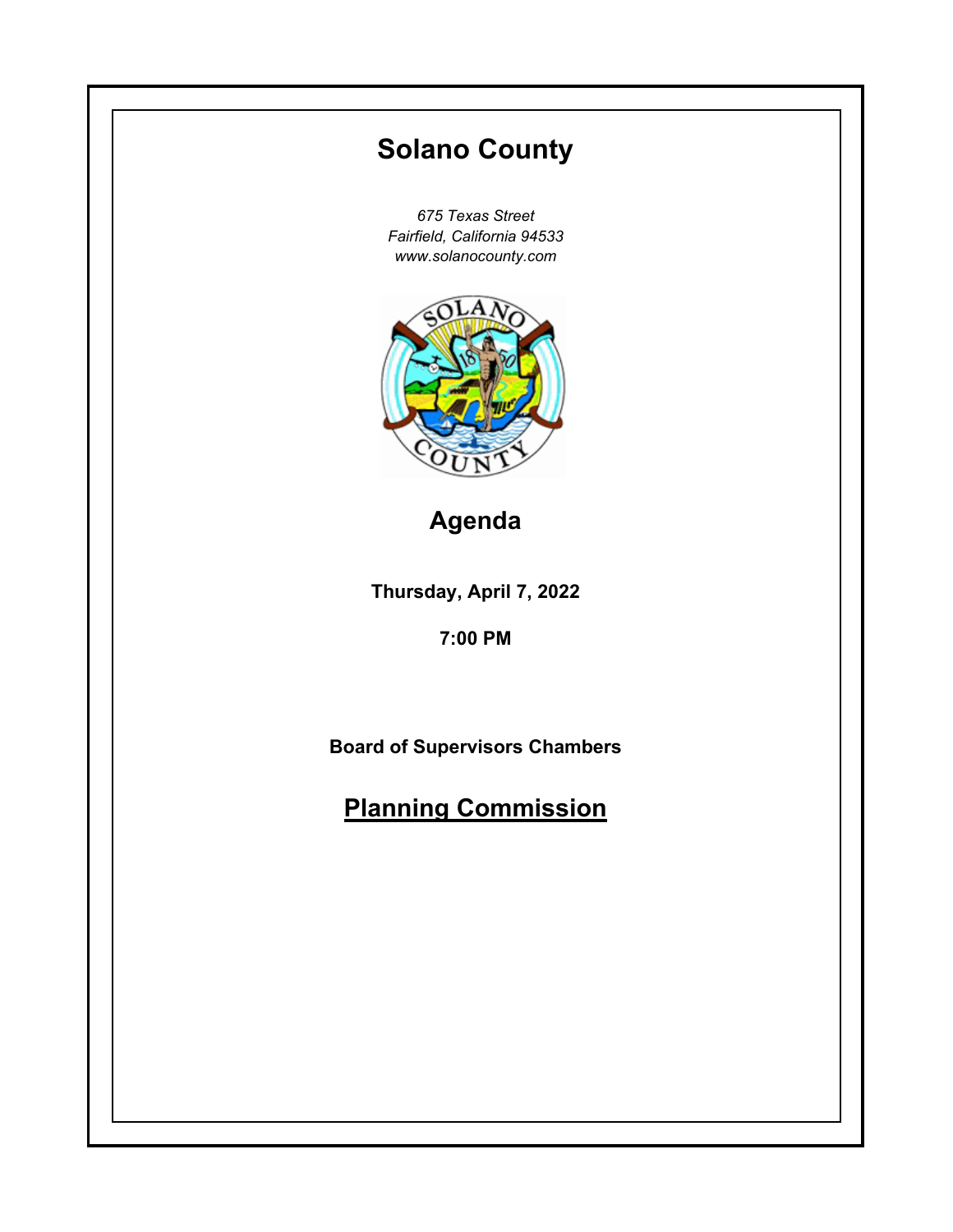In accordance with AB 361, members of the Planning Commission may attend the meeting remotely. Due to COVID-19 and to protect members of the public and staff, members of the public are encouraged to participate in the meeting telephonically. If you attend the Planning Commission meeting in person, you must abide by all State rules and public health guidelines regarding masking and social distancing in the Board of Supervisors Chambers.

**PUBLIC COMMENTS**: To submit public comments, please see the options below.

#### **In-Person:**

You may attend the public hearing at the time and location indicated and provide comments during the public speaking period.

#### **Phone:**

To submit comments verbally from your phone, you may do so by dialing: **1-415-655-0001** and entering **Access Code 2467 197 1378#**. Once entered in the meeting, you will be able to hear the meeting and your line will be muted to minimize any background noise disruptions during the proceedings. **When called upon during a public speaking period, you must**  Press (star)\*6 on your phone to Unmute your line. Please Mute (\*6) after your presentation.

#### **Email/Mail:**

If you wish to address any item listed on the Agenda by written comment, please submit comments to the Planning Commission by email to **PlanningCommission@SolanoCounty.com** or by U.S. Mail to Planning Commission, c/o Resource Management, 675 Texas Street, Suite 5500, Fairfield CA 94533. Written comments must be received no later than 10:00 a.m. on the day of the meeting.

Any person wishing to review the application(s) and accompanying information may do so on the county website. All agendas and reports are located on the county website. Non-confidential materials related to an item on this Agenda submitted to the Commission after distribution of the agenda packet are available for public inspection during normal business hours and on our website at **www.solanocounty.com** under Departments, Resource Management, Boards and Commissions, Solano County Planning Commission.

The County of Solano does not discriminate against persons with disabilities and is an accessible facility. If you wish to attend this meeting and you will require assistance in order to participate, please contact the Department of Resource Management at (707) 784-6765 at least 24 hours in advance of the event to make reasonable arrangements to ensure accessibility to this meeting.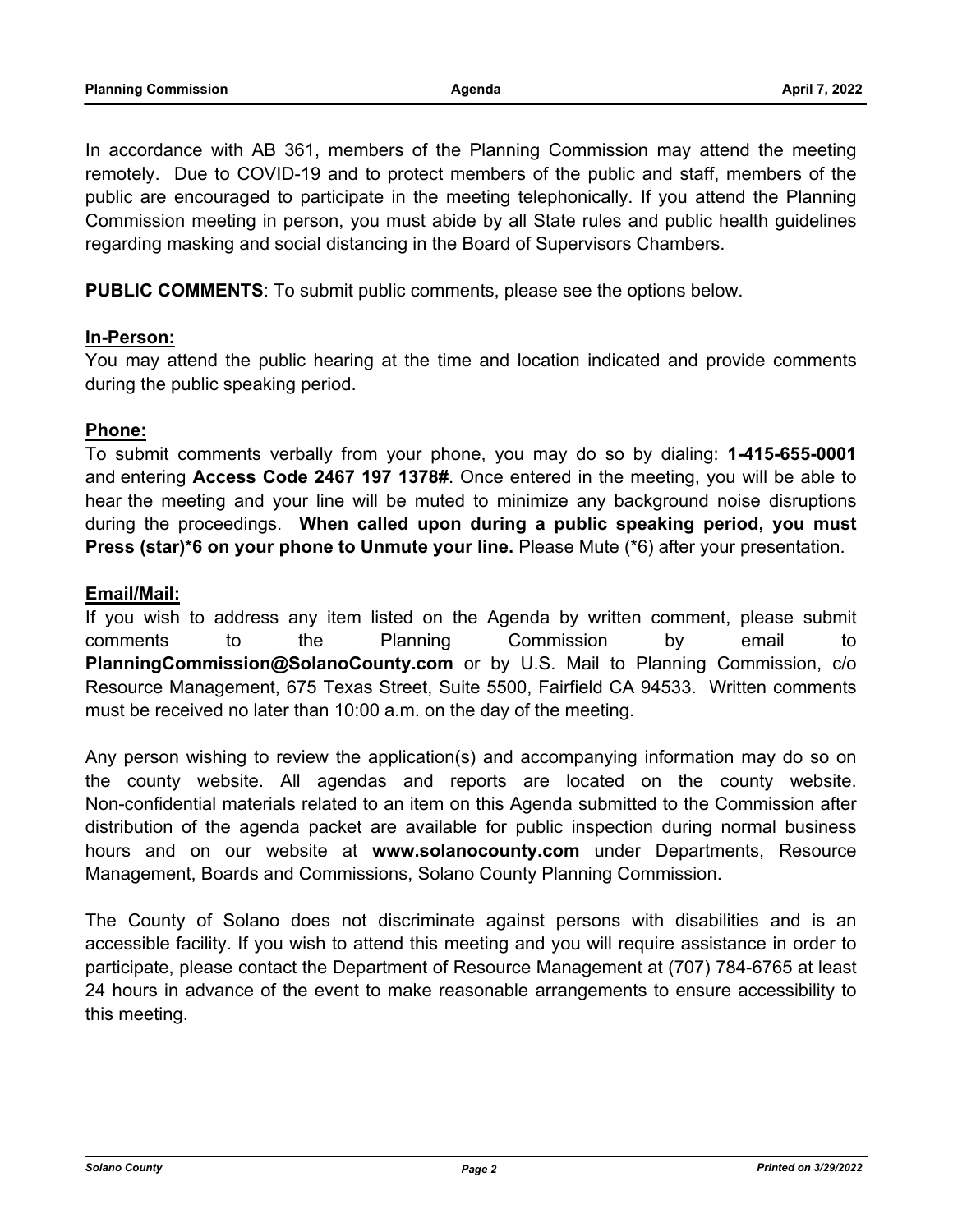# **AGENDA**

#### **CALL TO ORDER**

#### **SALUTE TO THE FLAG**

**ROLL CALL**

#### **APPROVAL OF AGENDA**

#### **APPROVAL OF THE MINUTES**

**1 [PC 22-018](http://solano.legistar.com/gateway.aspx?m=l&id=/matter.aspx?key=16863)** Draft Minutes of March 3, 2022 and March 17, 2022

[March 3, 2022 Minutes - Draft](http://solano.legistar.com/gateway.aspx?M=F&ID=6253d894-e240-4b16-9892-20952752d94a.pdf) [March 17, 2022 Minutes - Draft](http://solano.legistar.com/gateway.aspx?M=F&ID=c12d2ca1-7bf3-4317-92d9-bda782493247.pdf) *Attachments:*

#### **ITEMS FROM THE PUBLIC:**

*This is your opportunity to address the Commission on a matter not heard on the Agenda, but it must be within the subject matter jurisdiction of the Commission.* 

*In-person Attendees - Please submit a Speaker Card to the clerk before the first speaker is called and limit your comments to five minutes.* 

*Phone Callers - Please Press (star)\*6 on your phone to Unmute your line when called upon and limit your comments to five minutes.* 

*Items from the public will be taken under consideration without discussion by the Commission and may be referred to staff.*

# **REGULAR CALENDAR**

**2 [PC 22-019](http://solano.legistar.com/gateway.aspx?m=l&id=/matter.aspx?key=16864)** Conduct a noticed public hearing opened February 17, 2022 and continued to March 3, 2022, and then to April 7, 2022, to consider Use Permit Application No. U-21-03 for the SF Gun Club for a private duck club including reconstruction of a club house/lodge, covered parking, placement of storage units and reconstruction of a dock destroyed by fire, located at 2866 Grizzly Island Road. The property is designated "MP" Marsh Preserve in the primary management area of the Suisun Marsh (APN: 046-180-130). The Project is exempt from the California Environmental Quality Act (CEQA) per Section 15302, Replacement or Reconstruction of a like facility as recommended by the Solano County Department of Resource Management.

*Attachments:* [A - Draft Resolution - Conditions of Approval](http://solano.legistar.com/gateway.aspx?M=F&ID=82bb89cd-5f7e-49b5-953c-ebf78aab8ef7.pdf)